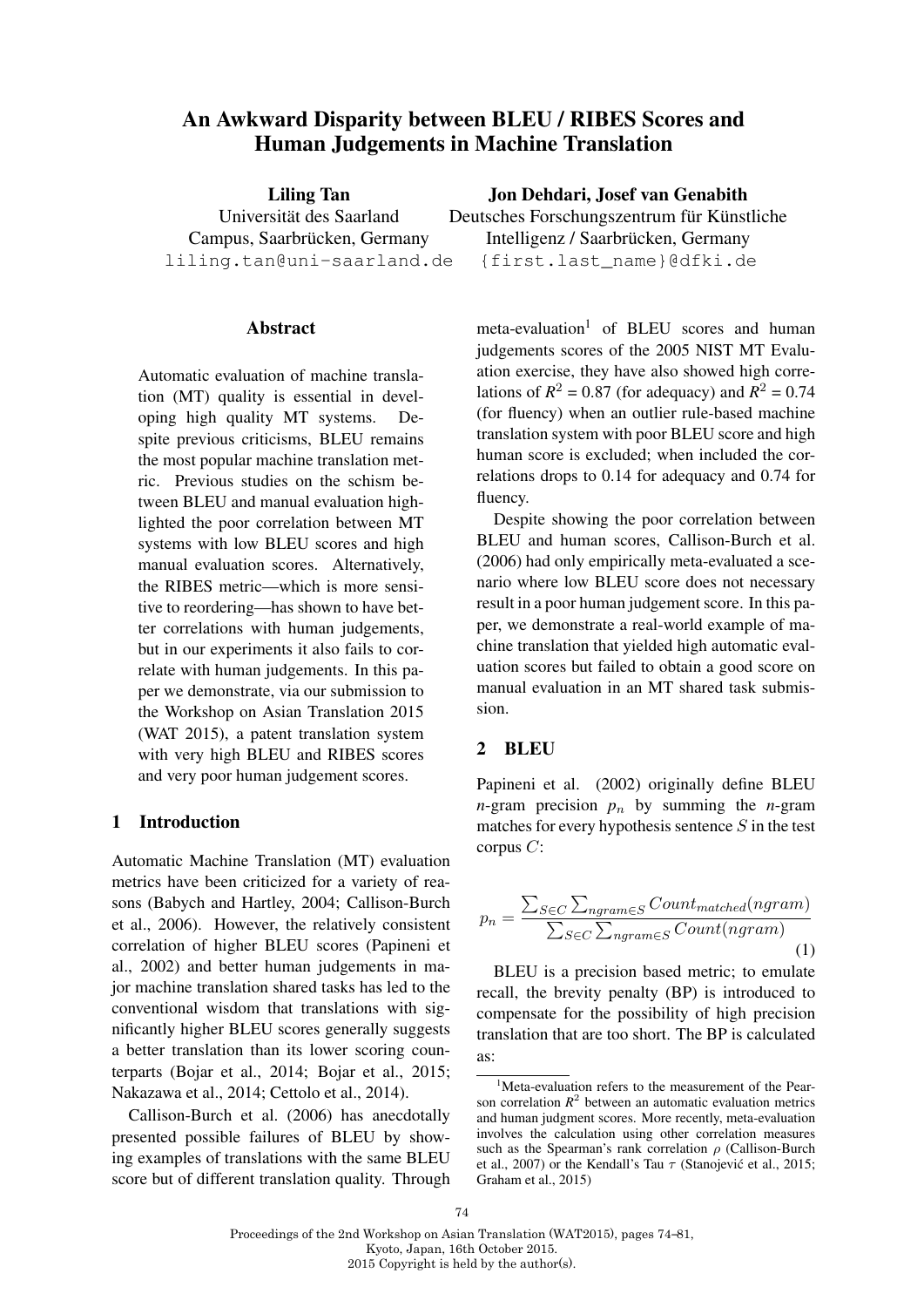$$
BP = \begin{cases} 1 & \text{if } c > r \\ e^{1-r/c} & \text{if } c \le r \end{cases}
$$
 (2)

where  $c$  and  $r$  respectively refers to the length of the hypothesis translations and the reference translations. The resulting system BLEU score is calculated as follows:

$$
BLEU = BP \times \exp(\sum_{n=1}^{N} w_n \log p_n)
$$
 (3)

where n refers to the orders of *n*-gram considered for  $p_n$  and  $w_n$  refers to the weights assigned for the *n*-gram precisions; in practice, the weights are uniformly distributed.

A BLEU score can range from 0 to 1 and the closer to 1 indicates that a hypothesis translation is closer to the reference translation<sup>2</sup>.

Traditionally, BLEU scores has showed high correlation with human judgements and is still used as the *de facto* standard automatic evaluation metric for major machine translation shared tasks. And BLEU continues to show high correlations primarily for *n*-gram-based machine translation systems (Bojar et al., 2015; Nakazawa et al., 2014).

However, the fallacy of BLEU-human correlations can be easily highlighted with the following example:

### Source:

이러한작용을발휘하기위해서는, 각각 0.005% 이상함유하는것이바람직하다.

#### Hypothesis:

このような作用を発揮するためには、夫々 0.005%以上含有することが好ましい。

#### Baseline:

この よ う な 作 用 を 発 揮 す る た め に は 、それぞれ 0 . 0 0 5 % 以 上 含 有 す ることが好ましい。

#### Reference:

このような作用を発揮させるためには、夫々 0.005%以上含有させることが好まし い。

#### Source/Reference English Gloss:

"So as to achieve the reaction, it is preferable that it contains more 0.005% of each [chemical]"

The unigram, bigram, trigrams and fourgrams (*p*1, *p*2, *p*3, *p*4) precision of the hypothesis translation are 90.0, 78.9, 66.7 and 52.9 respectively. The  $p_n$  score for the hypothesis sentence precision score for the reference is 70.75. When considering the brevity penalty of 0.905, the overall BLEU is 64.03. Comparatively, the *n*-gram precisions for the baseline translations are  $p_1$ =84.2,  $p_2$ =66.7,  $p_3$ =47.1 and  $p_4$ =25.0 and the overall BLEU is 43.29 with a BP of 0.854. In this respect, one would consider the baseline translation inferior to the hypothesis with a >10 BLEU difference. However, there is only a subtle difference between the hypothesis and the baseline translation (それぞ れvs 夫々).

This is an actual example from the 2<sup>nd</sup> Workshop on Asian Translation (WAT 2015) MT shared task evaluation, and five crowd-sourced evaluators consider the baseline translation a better translation. For this particular example, the human evaluators preferred the natural translation from Korean 각각 *gaggag* to Japanese それぞれ *sore*zore instead of the patent document usage of 夫々 *sorezore*, both それぞれ and 夫々 can be loosely translated as '*respectively*' or '*(for) each*' in English.

The big difference in BLEU for a single lexical difference in translation is due to the geometric averaged scores for the individual *n*-gram precisions. It assumes the independence of *n*-gram precisions and accentuates the precision disparity by involving the single lexical difference in all possible *n*-grams that capture the particular position in the sentence. This is clearly indicated by the growing precision difference in the higher order *n*-grams.

#### 2.1 RIBES

Another failure of BLEU is the lack of explicit consideration for reordering. Callison-Burch et al. (2006) highlighted that since BLEU only takes reordering into account by rewarding the higher *n*-gram orders, freely permuted unigrams and bigrams matches are able to sustain a high BLEU score with little penalty caused by tri/fourgram mismatches. To overcome reordering, the RIBES

 $2$ Alternatively, researchers would choose to inflate the BLEU score to a range between 0 to 100 to improve readability of the scores without the decimal prefix.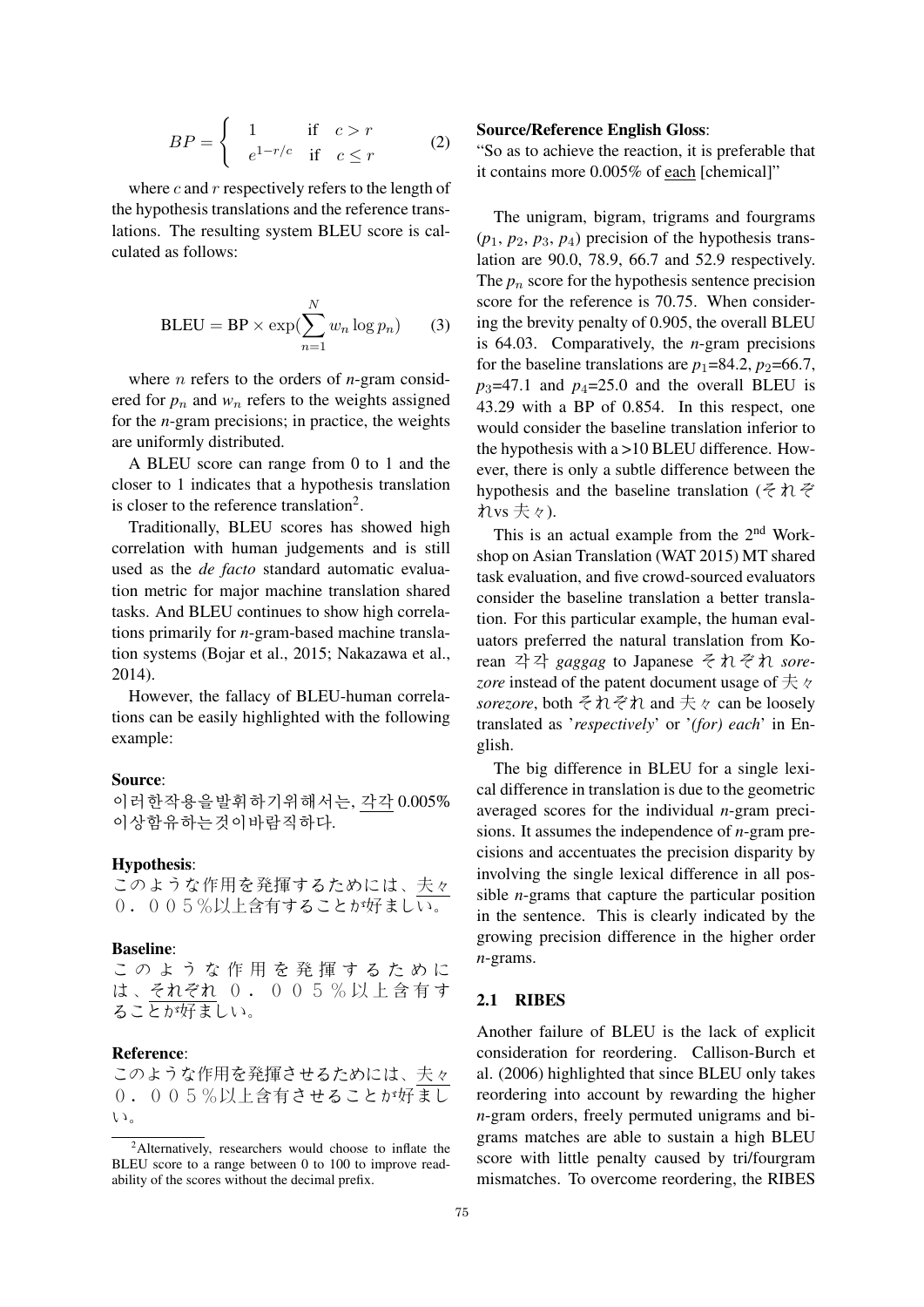score was introduced by adding a rank correlation coefficient<sup>3</sup> prior to unigram matches without the need for higher order *n*-gram matches (Isozaki et al., 2010).

Let us consider another example:

# Source:

 $T\frac{8}{5}$ 융(DSC) = 89.9℃; T결정화(DSC) = 72℃( 5℃/ 분에서DSC 로측정).

#### Hypothesis:

Tmelt(DSC)=72℃(5℃/分 でDSC測定(DSC)=89 . 9 結晶化度  $(T)$ 

#### Baseline:

T溶融(DSC)=89. 9℃;T結晶化 (DSC)=72℃(5℃/分でDSCで測 定)。

### Reference:

Tmelt $(DSC)$ =89.9℃;Tcr yst(DSC)=72℃(5℃/分でDS Cを用いて測定)。

### Source/Reference English Gloss:

Tmelt (DSC) = 8 9. 9  $\degree$ C; Tcryst (DSC) = 7  $\degree$ C (measured using DSC at  $5^{\circ}$ C / min)

The example above shows the marginal effectiveness of RIBES when penalizing wrongly ordered phrases in the hypothesis. The baseline translation accurately translates the meaning of the sentence with a minor partial translation of the technical variables (i.e. *Tmelt* -> T溶融 and T결 정화 -> T結晶化. However, the hypothesis translation made serious adequacy errors when inverting the values of the technical variables but the hypothesis translation was minimally penalized in RIBES and also BLEU.

The RIBES score for the hypothesis and baseline translations are 94.04 and 86.33 respectively whereas their BLEU scores are 53.3 and 58.8. In the WAT 2015 evaluation, five evaluators unanimously voted in favor for the baseline translation. Although the RIBES score presents a wider difference between the hypothesis and baseline translation than BLEU, it is insufficient to account for the arrant error that the hypothesis translation made.

#### 2.2 Other Shades of BLEU / RIBES

It is worth noting that there are other automatic MT evaluation metrics that depend on the same precision-based score with primary differences in how the *Count<sub>match</sub>*(ngram) is measured; Giménez and Màrquez (2007) described other linguistics features that one could match in place of surface *n*-grams, such as lexicalized syntactic parse features, semantic entities and roles annotations, etc. As such, the modified BLEU-like metrics can present other aspects of syntactic fluency and semantic adequacy complementary to the string-based BLEU.

A different approach to improve upon the BLEU scores is to allow paraphrases or gappy variants and replace the proportion of *Count*<sub>match</sub>(ngram) / Count(ngram) by a lexical similarity measure. Banerjee and Lavie (2005) introduced the METEOR metric that allows hypotheses' *n*-grams to match paraphrases and stems instead of just the surface strings. Lin and Och (2004) presented the ROUGE-S metrics that uses skip-grams matches. More recently, pre-trained regression models based on semantic textual similarity and neural network-based similarity measures trained on skip-grams are applied to replace the *n*-gram matching (Vela and Tan, 2015; Gupta et al., 2015).

While enriching the surface *n*-gram matching allows the automatic evaluation metric to handle variant translations, it does not resolves the "prominent crudeness" of BLEU (Callison-Burch, 2006) involving (i) the omission of contentbearing materials not being penalized, and (ii) the inability to calculate recall despite the brevity penalty.

#### 3 Experimental Setup

We describe our system submission $4$  to the WAT 2015 shared task (Nakazawa et al., 2015) for Korean to Japanese patent translation.<sup>5</sup>.

The Japan Patent Office (JPO) Patent Corpus is the official resource provided for the shared task. The training dataset is made up of 1 million sentences (250k each from the chemistry, electricity, mechanical engineering and physics do-

<sup>&</sup>lt;sup>3</sup> normalized Kendall  $\tau$  of all *n*-gram pairs between the hypothesis and reference translations

<sup>4</sup>Our Team ID in WAT 2015 is Sense

 $<sup>5</sup>$ Although, we have also participated in the English-</sup> Japanese-Chinese scientific text translation subtask using the ASPEC corpus, our results have been presented in Tan and Bond (2014) and Tan et al. (2015)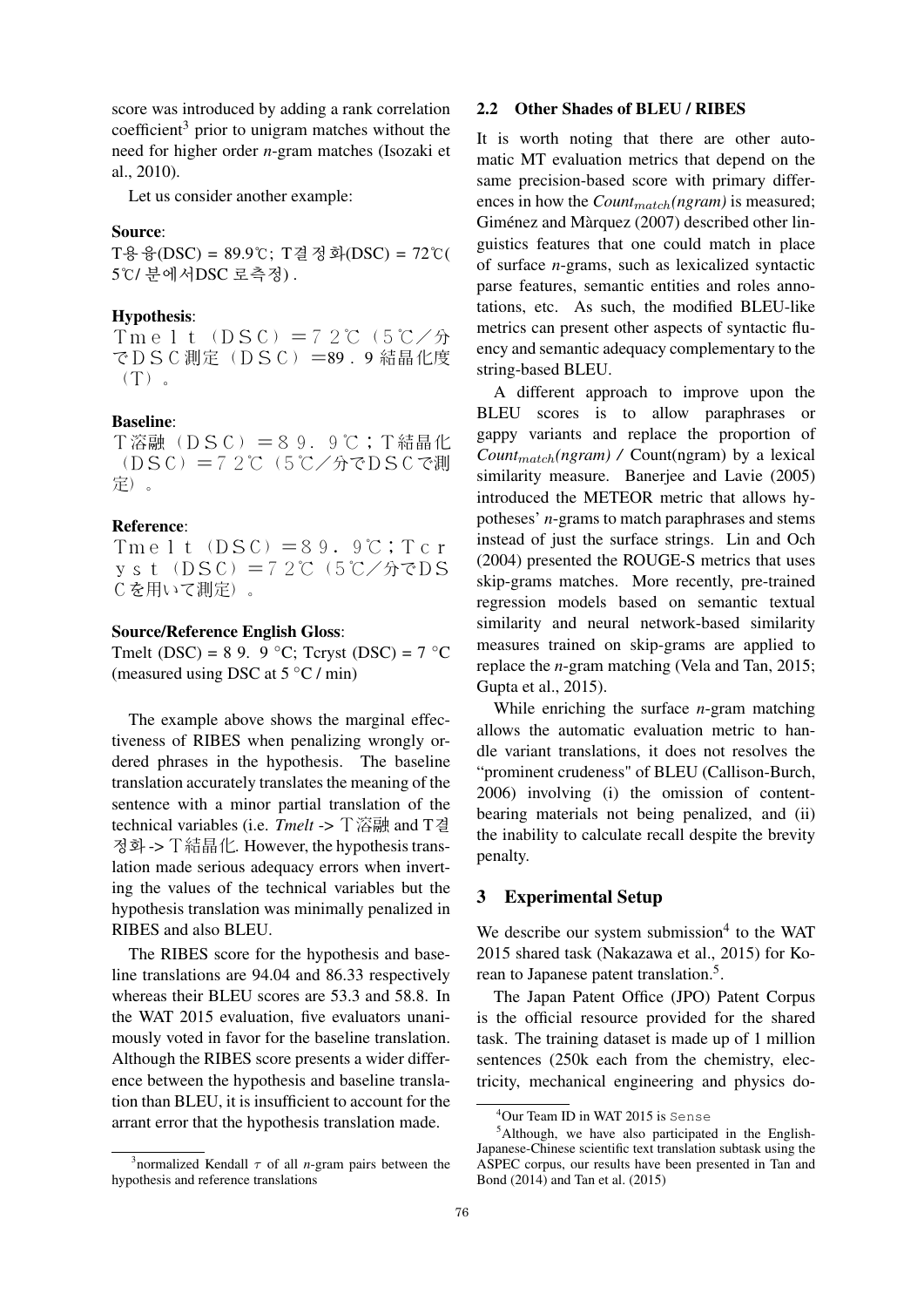| <b>Parameters</b>        | <b>Organizers</b> | Ours                        |
|--------------------------|-------------------|-----------------------------|
| Input document length    | 40                | 80                          |
| Korean tokenizer         | MeCab             | <b>KoNLPy</b>               |
| Japanese tokenizer       | Juman             | MeCab                       |
| LM $n$ -gram order       | 5                 | 5                           |
| Distortion limit         | 0                 | 20                          |
| Quantized & binarized LM | no                | yes                         |
| devtest.txt in LM        | no                | yes                         |
| Binarized phrase tables  | no                | yes                         |
| <b>MERT</b> runs         |                   | $\mathcal{D}_{\mathcal{L}}$ |

Table 1: Differences between Organizer's and our Phrase-based SMT system

mains). Two development datasets<sup>6</sup> and one test set each comprises 2000 sentences with 500 sentences from each of the training domains. The Korean and Japanese texts were tokenized using KoNLPy (Park and Cho, 2014) and MeCab (Kudo et al., 2004) respectively.

We used the phrase-based SMT implemented in the Moses toolkit (Koehn et al., 2003; Koehn et al., 2007) with the following vanilla Moses experimental settings:

- MGIZA++ implementation of IBM word alignment model 4 with grow-diagonalfinal-and heuristics for word alignment and phrase-extraction (Och and Ney, 2003; Koehn et al., 2003; Gao and Vogel, 2008)(Koehn et al., 2003; Och and Ney, 2003; Gao and Vogel, 2008)
- Bi-directional lexicalized reordering model that considers monotone, swap and discontinuous orientations (Koehn, 2005; Galley and Manning, 2008)
- To minimize the computing load on the translation model, we compressed the phrasetable and lexical reordering model (Junczys-Dowmunt, 2012)
- Language modeling is trained using KenLM using 5-grams, with modified Kneser-Ney smoothing (Heafield, 2011; Kneser and Ney, 1995; Chen and Goodman, 1998). The language model is quantized to reduce filesize and improve querying speed (Heafield et al., 2013; Whittaker and Raj, 2001).
- Minimum Error Rate Training (MERT) (Och, 2003) to tune the decoding parameters.

#### 3.1 Human Evaluation

The human judgment scores for the WAT evaluations were acquired using the Lancers crowdsourcing platform (WAT, 2014). Human evaluators were randomly assigned documents from the test set. They were shown the source document, the hypothesis translation and a baseline translation generated by the baseline phrase-based MT system.

# 3.1.1 Baseline System

Human evaluations were conducted as pairwise comparisons between translations from our system and the WAT organizers' phrase-based statistical MT baseline system. Table 1 highlights the parameter differences between the organizers and our phrase-based SMT system.

### 3.1.2 Pairwise Comparison

The human judgment scores for the WAT evaluations were acquired using the Lancers crowdsourcing platform. Human evaluators were randomly assigned documents from the test set. They were shown the source document, the hypothesis translation and a baseline translation generated by the phrase-based MT system. Five evaluators were asked to judge each document.

The crowdsourced evaluators were non-experts, thus their judgements were not necessary precise, especially for patent translations. The evaluators were asked to judge whether the hypothesis or the baseline translation was better, or they were tied. The translation that was judged better constituted a *win* and the other a *loss*. For each, the majority vote between the five evaluators for the hypothesis decided whether the hypothesis *won*, *lost* or *tied* the baseline. The final human judgment score,

<sup>6</sup>dev.txt and devtest.txt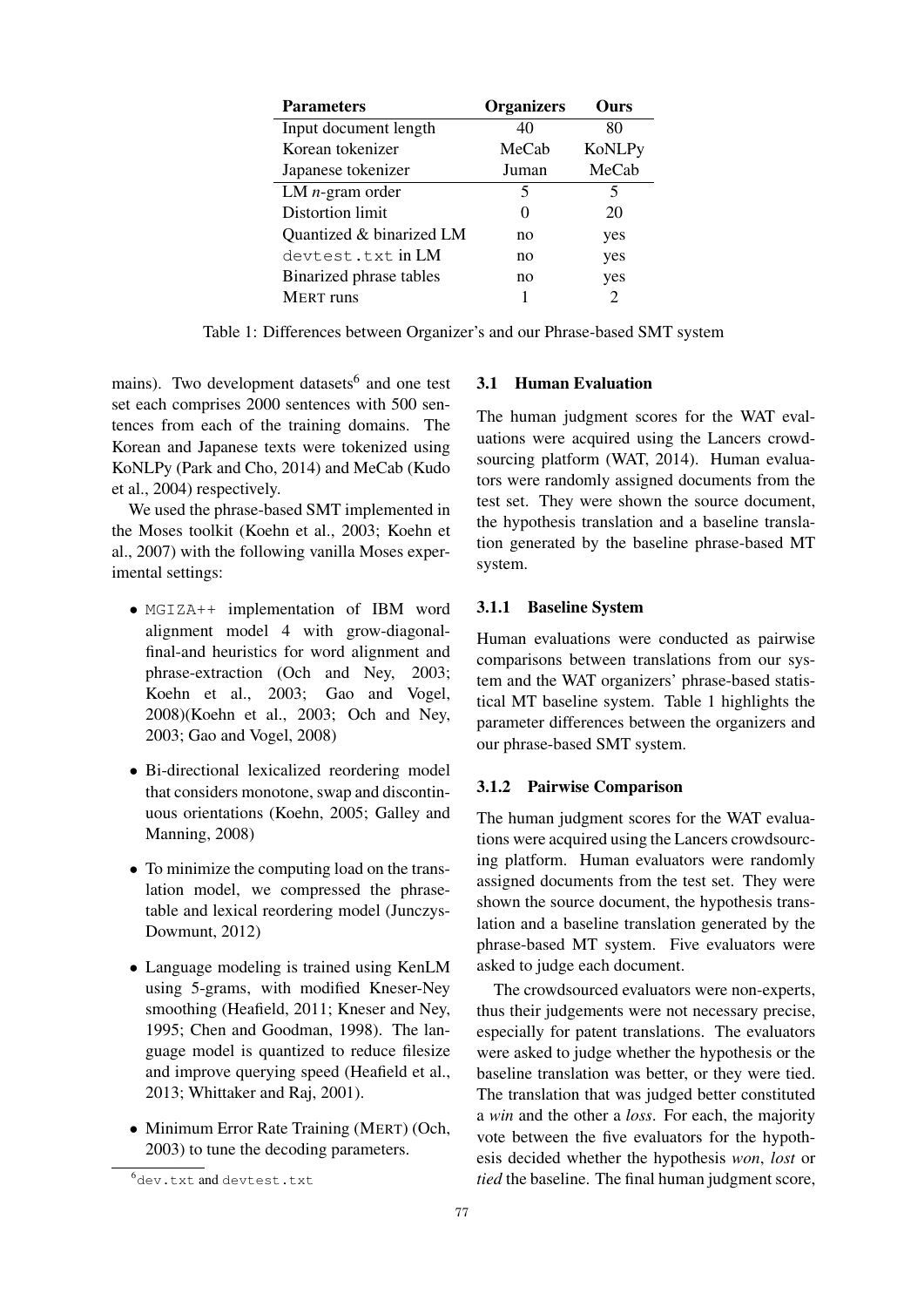*HUMAN*, is calculated as follows:

$$
HUMAN = 100 \times \frac{W - L}{W + L + T}
$$
 (4)

By definition, the *HUMAN* score ranges from  $-100$  to  $+100$ , where higher is better.

### 4 Results

Moses' default parameter tuning method, MERT, is non-deterministic, and hence it is advisable to tune the phrase-based model more than once (Clark et al. 2011). We repeated the tuning step and submitted the system translations that achieved the higher BLEU score for manual evaluation.

As a sanity check we also replicated the organizers' baseline system and submitted it for manual evaluation. We expect this system to score close to zero. We submitted a total of three sets of output to the WAT 2015 shared task, two of which underwent manual evaluation.

| <b>Systems</b> | <b>RIBES</b> | <b>BLEU</b> | <b>HUMAN</b> |
|----------------|--------------|-------------|--------------|
| Organizers'    |              |             |              |
| PBMT baseline  | 94.13        | 69.22       | 0.0          |
| Our replica    |              |             |              |
| baseline       | 94.29        | 70.23       | $+3.50$      |
| Ours (MERT 1)  | 95.03        | 84.26       |              |
| Ours (MERT 2)  | 95.15        | 85.23       | $-17.75$     |

Table 2: BLEU and HUMAN scores for WAT 2015

Table 2 presents the BLEU scores achieved by our phrase-based MT system in contrast to the organizers' baseline phrase-based system. The difference in BLEU between the organizers' system and ours may be due to our inclusion of the second development set in building our language model and the inclusion of more training data by allowing a maximum of 80 tokens per document as compared to 40 (see Table 1).

Another major difference is the high distortion limit we have set as compared to the organizers' monotonic system, it is possible that the high distortion limit compensates for the long distance word alignments that might have been penalized by the phrasal and reordering probabilities which results in the higher RIBES and BLEU score.<sup>7</sup>

However, the puzzling fact is that our system being 15 BLEU points better than the organizers' baseline begets a terribly low human judgement score. We discuss this next.

#### 5 Segment Level Meta-Evaluation

We perform a segment level meta-evaluation by calculating the BLEU and RIBES score difference for each hypothesis-baseline translation. Figures 1 and 2 show the correlations of the BLEU and RIBES score difference against the positive and negative human judgements score for every sentence.

Figure 1 presents the considerable incongruity between our system's high BLEU improvements (>+60 BLEU) being rated marginally better than the baseline translation, indicated by the orange and blue bubbles on the top right corner. There were even translations from our system with >+40 BLEU improvements that tied with the organizer's baseline translations, indicated by the grey bubbles at around the +40 BLEU and +5 RIBES region. Except for the a portion of segments that scored worse than the baseline system (lower right part of the graph where BLEU and RIBES falls below 0), the overall trend in Figure 1 presents the conventional wisdom that the BLEU improvements from our systems reflects positive human judgement scores.

However, Figure 2 presents the awkward disparity where many segments with BLEU improvements were rated strongly as poorer translations when compared against the baseline. Also, many segments with high BLEU improvements were tied with the baseline translations, indicated by the grey bubbles across the positive BLEU scores.

As shown in the examples in Section 2, a number of prominent factors contribute to these disparity in high BLEU / RIBES improvements and low HUMAN judgement scores:

- Minor lexical differences causing a huge difference in *n*-gram precision
- Crowd-sourced *vs*. expert preferences on terminology, especially for patents

<sup>&</sup>lt;sup>7</sup>In our submission Byte2String refers to the encoding problem we encountered when tokenizing the Korean text with MeCab causing our system to read Korean byte-

code instead of Unicode. But the decoder could still output Unicode since our Japanese data was successfully tokenized using MeCab, we submitted this output under the submission name Byte2String; the Byte2String submission is not reported in this paper. Later we rectified the encoding problem by using KoNLPy and re-ran the alignment, phrase extraction, MERT and decoding, hence the submission name, Unicode2String, i.e. the system reported in Table 2.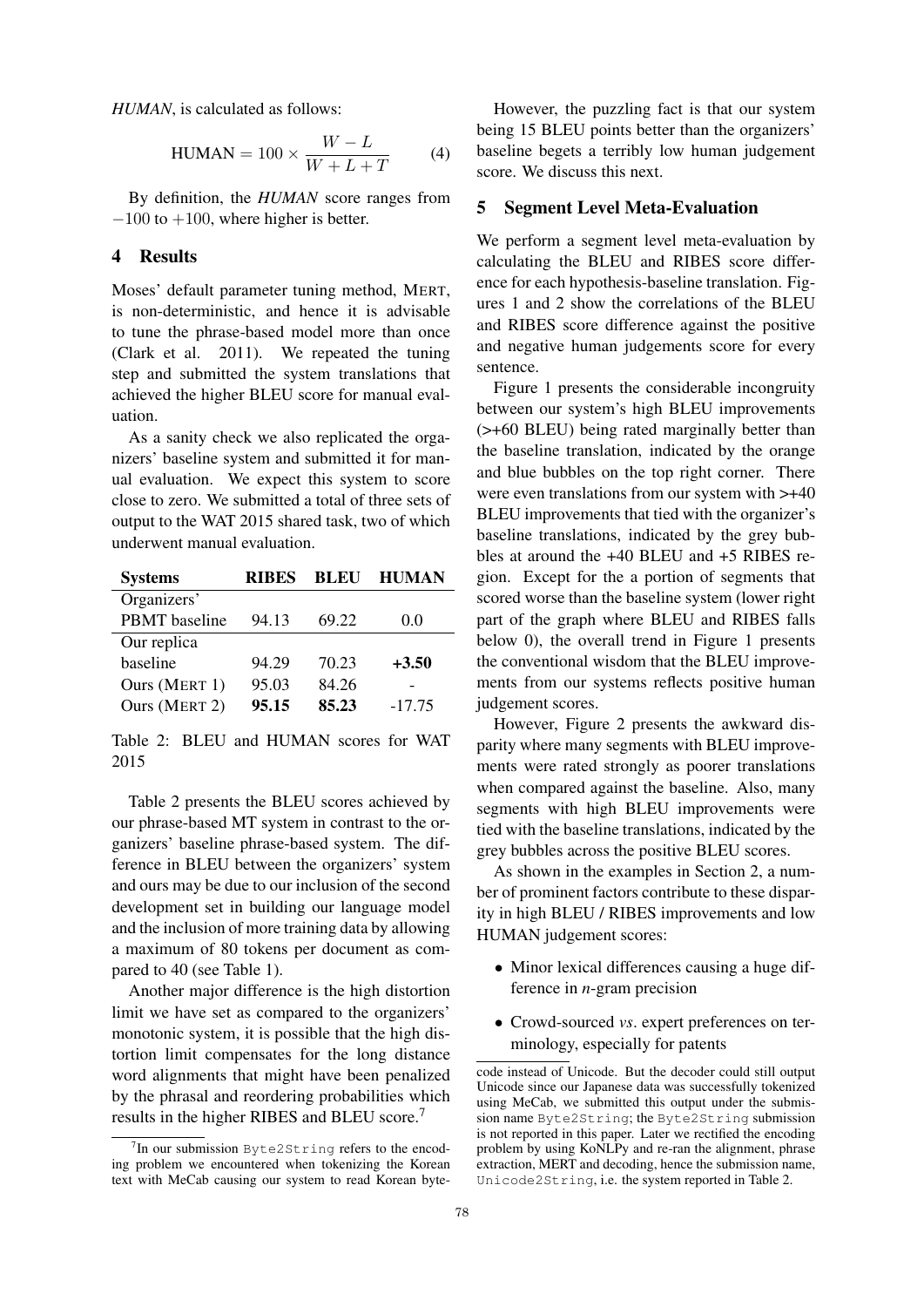

Figure 1: Correlation between BLEU, RIBES differences and *Positive* HUMAN Judgements (HUMAN Scores of 0, +1, +2, +3, +4 and +5 represented by the colored bubbles: *grey, orange, blue, green, red and purple*; larger area means more segments with the respective HUMAN Scores)



Figure 2: Correlation between BLEU, RIBES differences and *Negative* HUMAN Judgements (HUMAN Scores of 0, -1, -2, -3, -4 and -5 represented by the colored bubbles: *grey, orange, blue, green, red and purple*; larger area means more segments with the respective HUMAN Scores)

• Minor MT evaluation metric differences not reflecting major translation inadequacy

Each of these failures contributes to an increased amount of disparity between the automatic translation metric improvements and human judgement scores.

# 6 Conclusion

In this paper we have demonstrated a real-world case where high BLEU and RIBES scores do not correlate with better human judgement. Using our system's submission for the WAT 2015 patent shared task, we presented several factors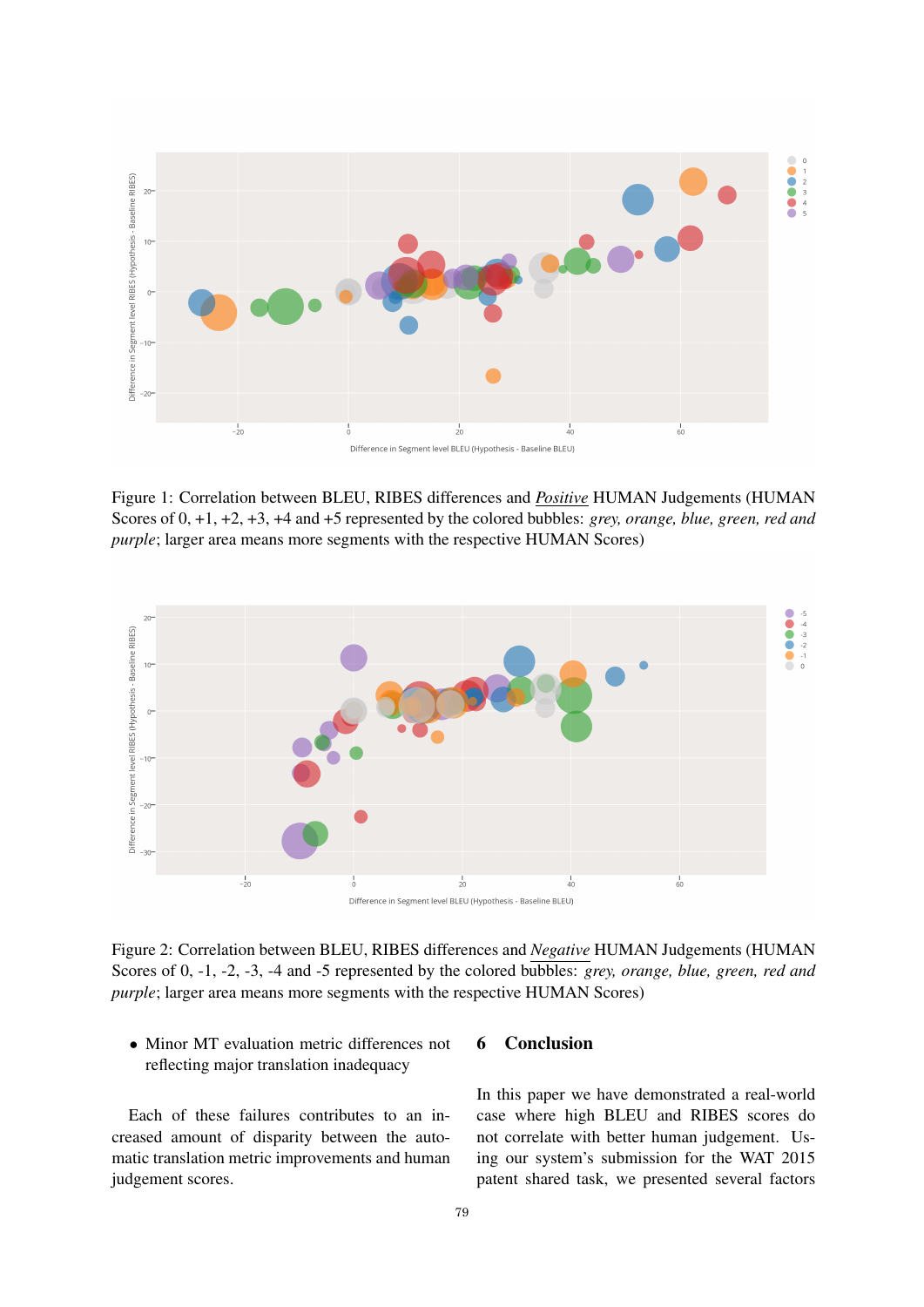that might contribute to the poor correlation, and also performed a segment level meta-evaluation to identify segments where our system's high BLEU/RIBES improvements were deemed substantially worse than the baseline translations. We hope our results and analysis will lead to improvements in automatic translation evaluation metrics.

#### Acknowledgements

We thank the Workshop on Asian Translation organizers for sharing the results of the manual annotations, the organization of the task and the helpful feedbacks to improve this paper.

The research leading to these results has received funding from the People Programme (Marie Curie Actions) of the European Union's Seventh Framework Programme FP7/2007-2013/ under REA grant agreement no. 317471.

# **References**

- Bogdan Babych and Anthony Hartley. 2004. Extending the BLEU MT evaluation method with frequency weightings. In *Proceedings of the 42nd Annual Meeting on Association for Computational Linguistics*, page 621.
- Satanjeev Banerjee and Alon Lavie. 2005. METEOR: An automatic metric for MT evaluation with improved correlation with human judgments. In *Proceedings of the ACL Workshop on Intrinsic and Extrinsic Evaluation Measures for Machine Translation and/or Summarization*, volume 29, pages 65– 72.
- Ondřej Bojar, Christian Buck, Christian Federmann, Barry Haddow, Philipp Koehn, Johannes Leveling, Christof Monz, Pavel Pecina, Matt Post, Herve Saint-Amand, et al. 2014. Findings of the 2014 workshop on statistical machine translation. In *Proceedings of the Ninth Workshop on Statistical Machine Translation*, pages 12–58.
- Ondřej Bojar, Rajen Chatterjee, Christian Federmann, Barry Haddow, Matthias Huck, Chris Hokamp, Philipp Koehn, Varvara Logacheva, Christof Monz, Matteo Negri, Matt Post, Carolina Scarton, Lucia Specia, and Marco Turchi. 2015. Findings of the 2015 workshop on statistical machine translation. In *Proceedings of the Tenth Workshop on Statistical Machine Translation*, pages 1–46, Lisbon, Portugal.
- Chris Callison-Burch, Miles Osborne, and Philipp Koehn. 2006. Re-evaluation the role of Bleu in machine translation research. In *EACL*, volume 6, pages 249–256.
- Chris Callison-Burch, Cameron Fordyce, Philipp Koehn, Christof Monz, and Josh Schroeder. 2007.

(meta-) evaluation of machine translation. In *Proceedings of the Second Workshop on Statistical Machine Translation*, pages 136–158.

- Mauro Cettolo, Jan Niehues, Sebastian Stüker, Luisa Bentivogli, and Marcello Federico. 2014. Report on the 11th IWSLT evaluation campaign, IWSLT 2014. In *Proceedings of the eleventh International Workshop on Spoken Language Translation (IWSLT), Lake Tahoe, CA*, pages 2–17.
- Stanley Chen and Joshua T. Goodman. 1998. An empirical study of smoothing techniques for language modeling. Technical Report 10-98, Harvard University.
- Michel Galley and Christopher D Manning. 2008. A simple and effective hierarchical phrase reordering model. In *Proceedings of the Conference on Empirical Methods in Natural Language Processing*, pages 848–856.
- Qin Gao and Stephan Vogel. 2008. Parallel implementations of word alignment tool. In *Software Engineering, Testing, and Quality Assurance for Natural Language Processing*, pages 49–57.
- Jesús Giménez and Lluís Màrquez. 2007. Linguistic features for automatic evaluation of heterogenous MT systems. In *Proceedings of the Second Workshop on Statistical Machine Translation*, pages 256– 264, Stroudsburg, PA, USA.
- Yvette Graham, Timothy Baldwin, and Nitika Mathur. 2015. Accurate evaluation of segment-level machine translation metrics. In *Proceedings of the 2015 Conference of the North American Chapter of the Association for Computational Linguistics: Human Language Technologies*, pages 1183–1191, Denver, Colorado.
- Rohit Gupta, Constantin Orasan, and Josef van Genabith. 2015. ReVal: A simple and effective machine translation evaluation metric based on recurrent neural networks. In *Proceedings of the 2015 Conference on Empirical Methods in Natural Language Processing*, pages 1066–1072, Lisbon, Portugal.
- Kenneth Heafield, Ivan Pouzyrevsky, Jonathan H. Clark, and Philipp Koehn. 2013. Scalable modified Kneser-Ney language model estimation. In *Proceedings of the 51st Annual Meeting of the Association for Computational Linguistics (Volume 2: Short Papers)*, pages 690–696, Sofia, Bulgaria.
- Kenneth Heafield. 2011. KenLM: Faster and smaller language model queries. In *Proceedings of the EMNLP 2011 Sixth Workshop on Statistical Machine Translation*, pages 187–197, Edinburgh, Scotland, United Kingdom.
- Hideki Isozaki, Tsutomu Hirao, Kevin Duh, Katsuhito Sudoh, and Hajime Tsukada. 2010. Automatic evaluation of translation quality for distant language pairs. In *Proceedings of the 2010 Conference on*